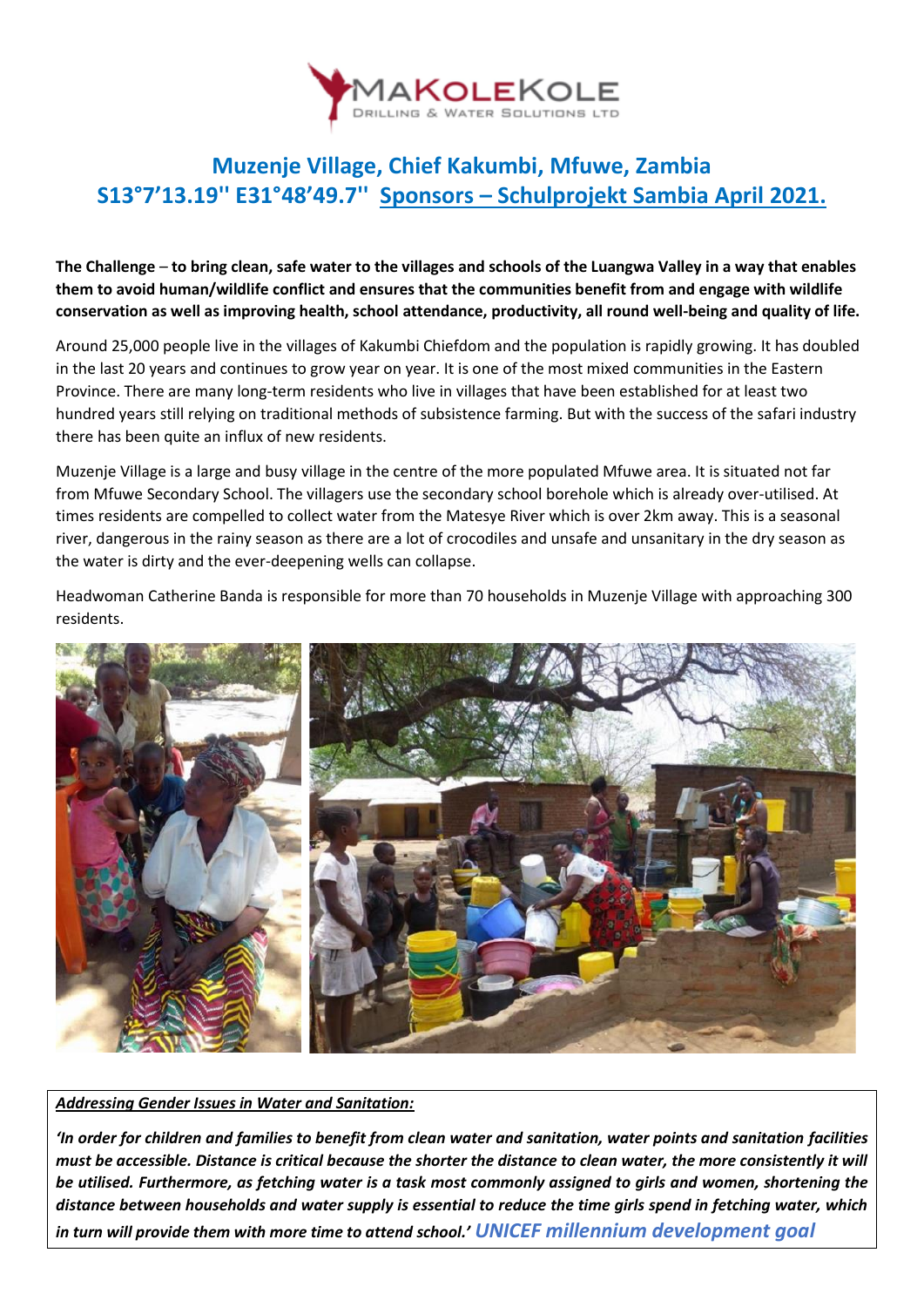

**Discussions about the problems with water supply about the problems with water supply Drilling in action** 

Even at the best of times collecting water for Muzenje residents can be arduous and time consuming. Women and children queue sometimes for hours to get a turn at the handpump. During a pandemic when people are supposed to be 'social distancing' and maintaining strict hygiene with regular handwashing, it is simply impossible to avoid crowds and to get enough water to ensure the whole family can stay safe from the spread of Covid.

Women and children in rural villages far from boreholes still collect water from rivers or shallow wells. Collecting water from rivers is potentially dangerous not only because the water is not clean but the risk of injury and death from crocodiles, elephants and other wild animals is only too real. Hand dug wells are normally only 5- 8 or so metres deep and are utilising water from the top of the water table. Not only is this usually contaminated but they often dry up towards the end of the dry season.

One of the most important Millennium Development Goals is access to clean, safe drinking water – for good reason, and the importance of this fundamental concept cannot be over-stated. **Luckily, the solution here in the Luangwa Valley is simple – communal boreholes equipped with sturdy,' low tech' hand pumps.**



Local children watching the drilling with interest. The rig set up.